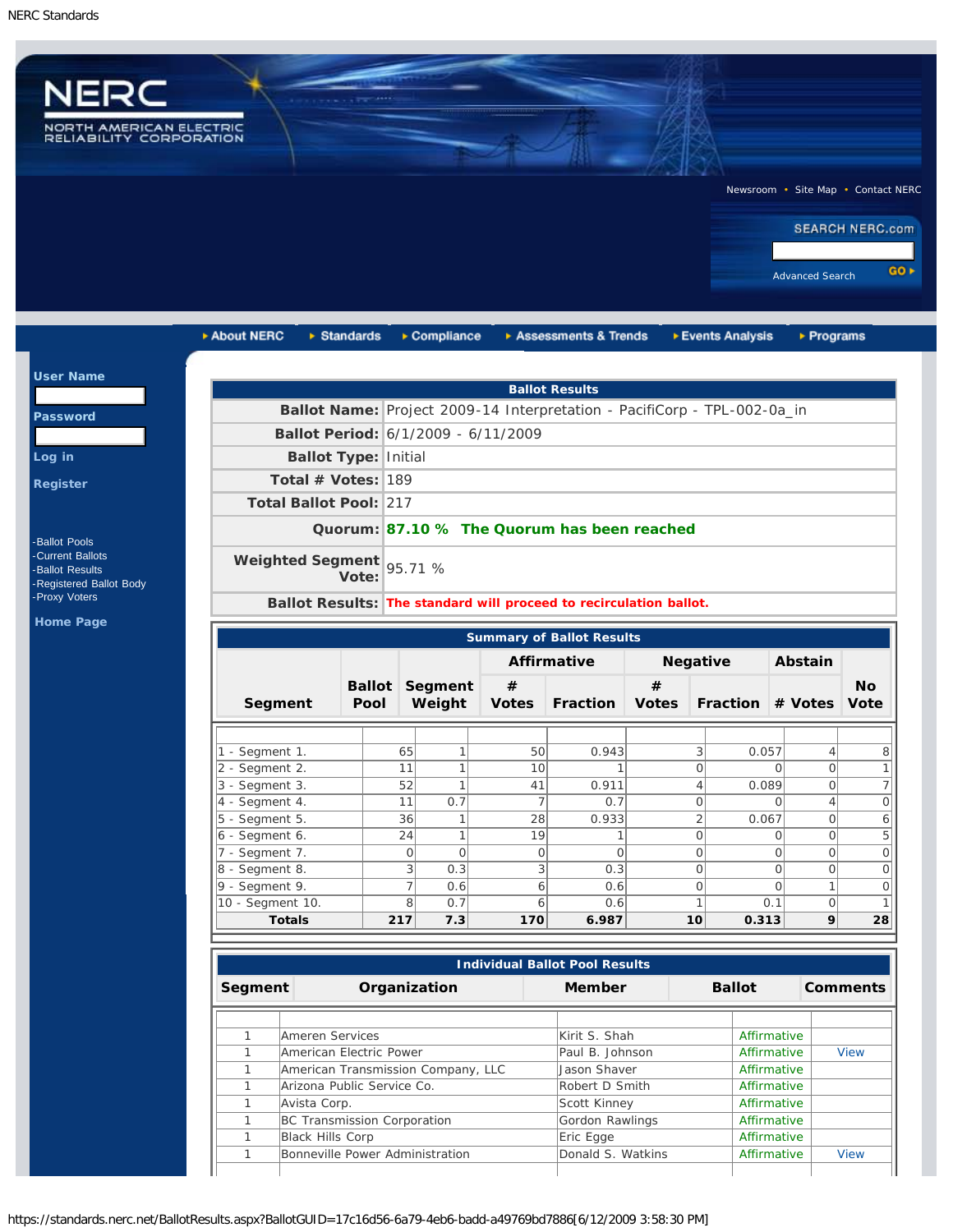| 1              | Brazos Electric Power Cooperative, Inc.            | Tony Kroskey                 | Affirmative     |             |
|----------------|----------------------------------------------------|------------------------------|-----------------|-------------|
| 1              | CenterPoint Energy                                 | Paul Rocha                   | Affirmative     |             |
| 1              | Central Maine Power Company                        | <b>Brian Conroy</b>          | Affirmative     |             |
| 1              | City Utilities of Springfield, Missouri            | Jeff Knottek                 | Affirmative     |             |
| 1              | Consolidated Edison Co. of New York                | Christopher L de Graffenried | Affirmative     |             |
| 1              | Dominion Virginia Power                            | William L. Thompson          | Affirmative     | <b>View</b> |
| 1              | Duke Energy Carolina                               | Douglas E. Hils              | Affirmative     |             |
| 1              | E.ON U.S. LLC                                      | Larry Monday                 | Affirmative     |             |
| 1              | El Paso Electric Company                           | Dennis Malone                | Affirmative     |             |
| 1              | <b>Entergy Corporation</b>                         | George R. Bartlett           | Affirmative     |             |
| 1              | <b>Exelon Energy</b>                               | John J. Blazekovich          | Affirmative     |             |
| 1              | Farmington Electric Utility System                 | Alan Glazner                 | Negative        |             |
| 1              | <b>FirstEnergy Energy Delivery</b>                 | Robert Martinko              | Affirmative     |             |
| 1              | Florida Keys Electric Cooperative Assoc.           | Dennis Minton                | Abstain         |             |
| 1              | Florida Power & Light Co.                          | Hector Sanchez               | Affirmative     |             |
| 1              | Gainesville Regional Utilities                     | Luther E. Fair               | Abstain         |             |
|                | Georgia Transmission Corporation                   |                              | Affirmative     |             |
| 1              |                                                    | Harold Taylor, II            |                 |             |
| 1              | Hoosier Energy Rural Electric Cooperative,<br>Inc. | Damon Holladay               | Affirmative     |             |
| 1              | Hydro One Networks, Inc.                           | Ajay Garg                    | Affirmative     |             |
| 1              | Idaho Power Company                                | Ronald D. Schellberg         | Affirmative     |             |
| 1              | <b>ITC Transmission</b>                            | Elizabeth Howell             | Affirmative     |             |
| 1              | JEA                                                | Ted E. Hobson                | Affirmative     |             |
| 1              | Kansas City Power & Light Co.                      | Michael Gammon               |                 |             |
| 1              | Kissimmee Utility Authority                        | Joe B Watson                 | Abstain         |             |
| 1              | Lakeland Electric                                  | Larry E Watt                 | Affirmative     |             |
| 1              | Lee County Electric Cooperative                    | Rodney Hawkins               | Abstain         |             |
| 1              | Lincoln Electric System                            | Doug Bantam                  | Affirmative     |             |
| 1              | Manitoba Hydro                                     | Michelle Rheault             | Affirmative     |             |
| 1              | <b>MEAG Power</b>                                  | Danny Dees                   | <b>Negative</b> |             |
| 1              | National Grid                                      | Manuel Couto                 |                 |             |
| 1              | New York Power Authority                           | Ralph Rufrano                |                 |             |
| 1              | Northern Indiana Public Service Co.                | Kevin M Largura              | Affirmative     |             |
| 1              | Ohio Valley Electric Corp.                         | Robert Mattey                | Affirmative     |             |
| 1              | Oklahoma Gas and Electric Co.                      | Marvin E VanBebber           |                 |             |
| 1              | Omaha Public Power District                        | lorees Tadros                |                 |             |
| 1              | Oncor Electric Delivery                            | Charles W. Jenkins           |                 |             |
| 1              | Orlando Utilities Commission                       | <b>Brad Chase</b>            | Negative        | <b>View</b> |
| 1              | Otter Tail Power Company                           | Lawrence R. Larson           | Affirmative     |             |
|                |                                                    |                              | Affirmative     |             |
| 1              | Pacific Gas and Electric Company                   | Chifong L. Thomas            |                 |             |
| 1              | PacifiCorp                                         | Mark Sampson                 | Affirmative     |             |
| 1              | Potomac Electric Power Co.                         | Richard J. Kafka             | Affirmative     | <b>View</b> |
| 1              | PowerSouth Energy Cooperative                      | Larry D Avery                | Affirmative     |             |
| 1              | PP&L, Inc.                                         | Ray Mammarella               | Affirmative     |             |
| 1              | Progress Energy Carolinas                          | Sammy Roberts                | Affirmative     |             |
| 1              | Public Service Electric and Gas Co.                | Kenneth D. Brown             | Affirmative     |             |
| 1              | Puget Sound Energy, Inc.                           | Catherine Koch               | Affirmative     |             |
| 1              | Salt River Project                                 | Robert Kondziolka            | Affirmative     |             |
| 1              | Santee Cooper                                      | Terry L. Blackwell           | Affirmative     |             |
| 1              | SaskPower                                          | Wayne Guttormson             |                 |             |
| 1              | Seattle City Light                                 | Pawel Krupa                  | Affirmative     |             |
| 1              | Sierra Pacific Power Co.                           | Richard Salgo                | Affirmative     |             |
| 1              | Southern California Edison Co.                     | Dana Cabbell                 | Affirmative     |             |
| 1              | Southern Company Services, Inc.                    | Horace Stephen Williamson    |                 |             |
| 1              | Southwest Transmission Cooperative, Inc.           | James L. Jones               | Affirmative     |             |
| 1              | Tucson Electric Power Co.                          | John Tolo                    | Affirmative     |             |
| 1              | Western Area Power Administration                  | Brandy A Dunn                | Affirmative     |             |
| 1              | Xcel Energy, Inc.                                  | Gregory L. Pieper            | Affirmative     |             |
| 2              | Alberta Electric System Operator                   | Anita Lee                    | Affirmative     |             |
| $\overline{2}$ | British Columbia Transmission Corporation          | Phil Park                    | Affirmative     |             |
| 2              | California ISO                                     | Greg Tillitson               | Affirmative     |             |
| 2              | Electric Reliability Council of Texas, Inc.        | Chuck B Manning              | Affirmative     |             |
| 2              |                                                    |                              |                 |             |
|                | Independent Electricity System Operator            | Kim Warren                   | Affirmative     |             |
| 2              | ISO New England, Inc.                              | Kathleen Goodman             | Affirmative     |             |
| 2              | Midwest ISO, Inc.                                  | Terry Bilke                  |                 |             |
| 2              | New Brunswick System Operator                      | Alden Briggs                 | Affirmative     |             |
| $\overline{2}$ | New York Independent System Operator               | Gregory Campoli              | Affirmative     |             |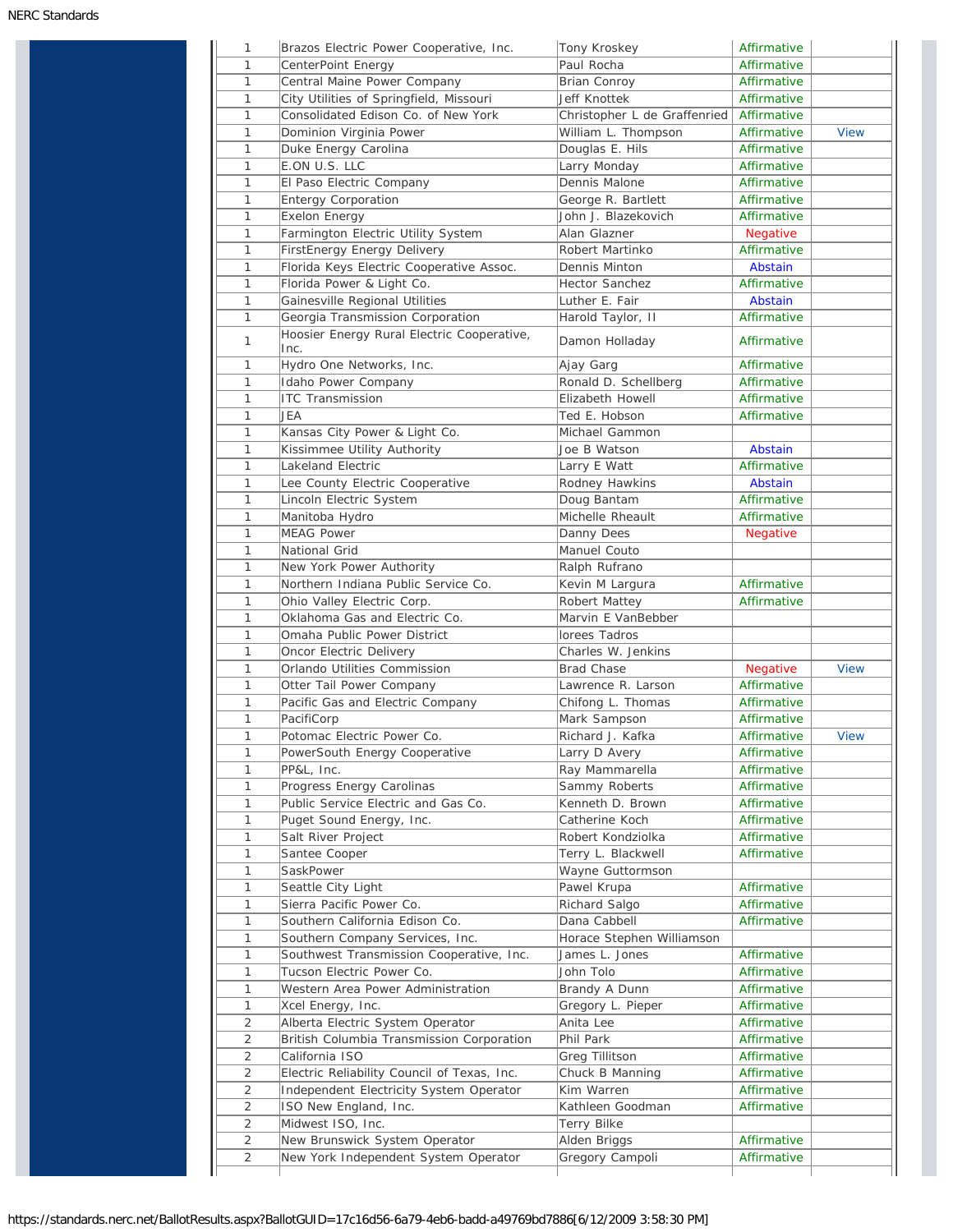| 2              | PJM Interconnection, L.L.C.                                    | Tom Bowe                               | Affirmative            |             |
|----------------|----------------------------------------------------------------|----------------------------------------|------------------------|-------------|
| 2              | Southwest Power Pool                                           | Charles H Yeung                        | Affirmative            |             |
| $\overline{3}$ | <b>Ameren Services</b>                                         | Mark Peters                            | Affirmative            |             |
| 3              | American Electric Power                                        | Raj Rana                               | Affirmative            |             |
| 3              | Arizona Public Service Co.                                     | Thomas R. Glock                        | Affirmative            |             |
| 3              | Atlantic City Electric Company                                 | James V. Petrella                      | Affirmative            |             |
| 3              | Avista Corp.                                                   | Robert Lafferty                        |                        |             |
| 3              | BC Hydro and Power Authority                                   | Pat G. Harrington                      | Negative               | <b>View</b> |
| 3              | Bonneville Power Administration                                | Rebecca Berdahl                        | Affirmative            | <b>View</b> |
| 3              | City Public Service of San Antonio                             | <b>Edwin Les Barrow</b>                | Affirmative            |             |
| 3              |                                                                | Stephen Lesniak                        | Affirmative            |             |
| 3              | Commonwealth Edison Co.<br>Consolidated Edison Co. of New York |                                        | Affirmative            |             |
|                |                                                                | Peter T Yost                           |                        |             |
| 3              | Consumers Energy                                               | David A. Lapinski                      | Affirmative            |             |
| 3              | Cowlitz County PUD                                             | Russell A Noble                        | Affirmative            |             |
| 3              | Delmarva Power & Light Co.                                     | Michael R. Mayer                       | Affirmative            |             |
| 3              | Detroit Edison Company                                         | Kent Kujala                            | Affirmative            |             |
| 3              | Dominion Resources, Inc.                                       | Jalal (John) Babik                     | Affirmative            |             |
| 3              | Duke Energy Carolina                                           | Henry Ernst-Jr                         | Affirmative            | <b>View</b> |
| 3              | Entergy Services, Inc.                                         | Matt Wolf                              | Affirmative            |             |
| 3              | <b>FirstEnergy Solutions</b>                                   | Joanne Kathleen Borrell                | Affirmative            |             |
| 3              | Florida Power & Light Co.                                      | W. R. Schoneck                         | Affirmative            |             |
| 3              | Florida Power Corporation                                      | Lee Schuster                           | Affirmative            |             |
| 3              | Georgia Power Company                                          | Leslie Sibert                          |                        |             |
| 3              | Gulf Power Company                                             | Gwen S Frazier                         |                        |             |
| 3              | Hydro One Networks, Inc.                                       | Michael D. Penstone                    | Affirmative            |             |
| 3              | JEA                                                            | Garry Baker                            | Affirmative            |             |
| 3              | Kansas City Power & Light Co.                                  | Charles Locke                          |                        |             |
| 3              |                                                                | Gregory David Woessner                 |                        |             |
| 3              | Kissimmee Utility Authority                                    |                                        |                        |             |
|                | Lakeland Electric                                              | Mace Hunter                            | Affirmative            |             |
| 3              | Lincoln Electric System                                        | <b>Bruce Merrill</b>                   | Affirmative            |             |
| 3              | Louisville Gas and Electric Co.                                | Charles A. Freibert                    | Affirmative            |             |
| 3              | MidAmerican Energy Co.                                         | Thomas C. Mielnik                      | Affirmative            |             |
| 3              | Mississippi Power                                              | Don Horsley                            |                        |             |
| 3              | Municipal Electric Authority of Georgia                        | Steven M. Jackson                      | Negative               |             |
| 3              | New York Power Authority                                       | Michael Lupo                           | Affirmative            |             |
| 3              | Niagara Mohawk (National Grid Company)                         | Michael Schiavone                      | Affirmative            |             |
| 3              | Northern Indiana Public Service Co.                            | William SeDoris                        | Negative               |             |
| 3              | Orlando Utilities Commission                                   | <b>Ballard Keith Mutters</b>           | Negative               | <b>View</b> |
| 3              | PacifiCorp                                                     | John Apperson                          | Affirmative            |             |
| 3              | PECO Energy an Exelon Co.                                      | John J. McCawley                       | Affirmative            |             |
| 3              | Platte River Power Authority                                   | Terry L Baker                          | Affirmative            |             |
| 3              | Potomac Electric Power Co.                                     | Robert Reuter                          | Affirmative            |             |
| 3              | Progress Energy Carolinas                                      | Sam Waters                             | Affirmative            |             |
| 3              | Public Service Electric and Gas Co.                            | Jeffrey Mueller                        | Affirmative            |             |
| 3              | Public Utility District No. 1 of Chelan County                 | Kenneth R. Johnson                     | Affirmative            |             |
| 3              | Public Utility District No. 2 of Grant County                  | Greg Lange                             | Affirmative            |             |
|                |                                                                |                                        |                        |             |
| 3              | Salt River Project                                             | John T. Underhill                      | Affirmative            |             |
| 3              | Santee Cooper                                                  | Zack Dusenbury                         | Affirmative            |             |
| 3              | Seattle City Light                                             | Dana Wheelock                          | Affirmative            |             |
| 3              | South Carolina Electric & Gas Co.                              | Hubert C. Young                        | Affirmative            | <b>View</b> |
| 3              | Southern California Edison Co.                                 | David Schiada                          | Affirmative            |             |
| 3              | Tampa Electric Co.                                             | Ronald L. Donahey                      | Affirmative            |             |
| 3              | Turlock Irrigation District                                    | Casey Hashimoto                        |                        |             |
| 3              | Xcel Energy, Inc.                                              | Michael Ibold                          | Affirmative            |             |
| $\overline{4}$ | Alliant Energy Corp. Services, Inc.                            | Kenneth Goldsmith                      | Abstain                |             |
| 4              | American Municipal Power - Ohio                                | Kevin L Holt                           | Abstain                |             |
| 4              | Consumers Energy                                               | David Frank Ronk                       | Affirmative            |             |
| 4              | Detroit Edison Company                                         | Daniel Herring                         | Affirmative            |             |
| 4              | Georgia System Operations Corporation                          | <b>Guy Andrews</b>                     | Abstain                |             |
| $\overline{4}$ | Ohio Edison Company                                            | Douglas Hohlbaugh                      | Affirmative            |             |
| 4              | Public Utility District No. 1 of Snohomish<br>County           | John D. Martinsen                      | Affirmative            | <b>View</b> |
| 4              | Sacramento Municipal Utility District                          | Dilip Mahendra                         | Affirmative            |             |
|                |                                                                |                                        |                        |             |
|                |                                                                |                                        |                        |             |
| 4              | Seattle City Light                                             | Hao Li                                 | Affirmative            |             |
| 4<br>4         | Seminole Electric Cooperative, Inc.<br>Wisconsin Energy Corp.  | Steven R. Wallace<br>Anthony Jankowski | Affirmative<br>Abstain |             |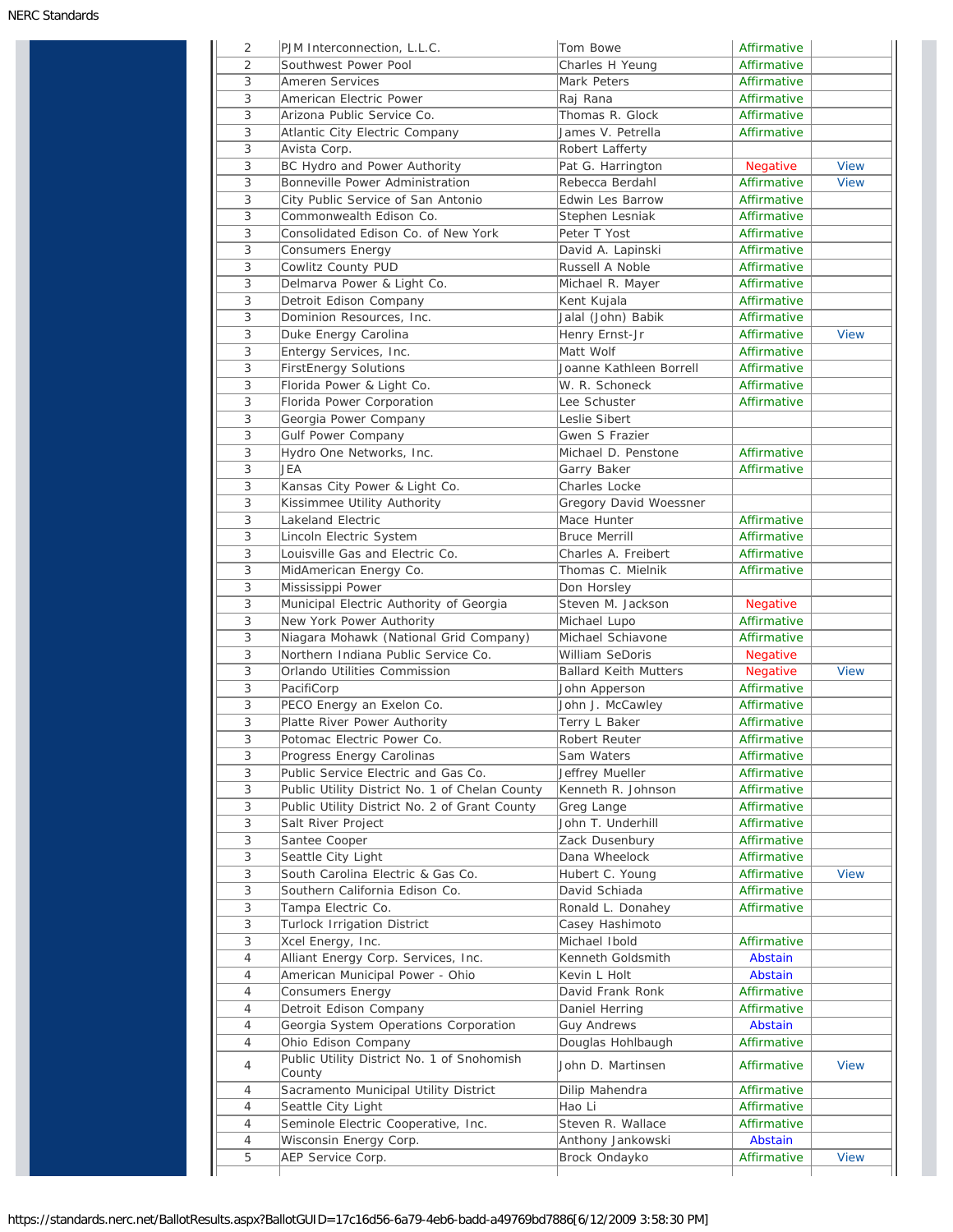| 5      | Amerenue                                                                  | Sam Dwyer                          | Affirmative                |             |
|--------|---------------------------------------------------------------------------|------------------------------------|----------------------------|-------------|
| 5      | Avista Corp.                                                              | Edward F. Groce                    | Affirmative                |             |
| 5      | Bonneville Power Administration                                           | Francis J. Halpin                  | Affirmative                | <b>View</b> |
| 5      | City of Tallahassee                                                       | Alan Gale                          | Affirmative                |             |
| 5      | Colmac Clarion/Piney Creek LP                                             | Harvie D. Beavers                  | Affirmative                |             |
| 5      | <b>Consumers Energy</b>                                                   | James B Lewis                      | Affirmative                |             |
| 5      | Detroit Edison Company                                                    | Ronald W. Bauer                    | Affirmative                |             |
| 5      | Dominion Resources, Inc.                                                  | Mike Garton                        | Affirmative                |             |
| 5      | Duke Energy                                                               | Robert Smith                       |                            |             |
| 5      | East Kentucky Power Coop.                                                 | Stephen Ricker                     |                            |             |
| 5      | <b>Entergy Corporation</b>                                                | Stanley M Jaskot                   | <b>Negative</b>            | <b>View</b> |
| 5      | <b>Exelon Nuclear</b>                                                     | Michael Korchynsky                 | Affirmative                |             |
| 5      | <b>FirstEnergy Solutions</b>                                              | Kenneth Dresner                    | Affirmative                |             |
| 5      | FPL Energy                                                                | Benjamin Church                    | Affirmative                |             |
| 5      | JEA                                                                       | Donald Gilbert                     |                            |             |
| 5      | Kansas City Power & Light Co.                                             | Scott Heidtbrink                   | Affirmative                |             |
| 5      | Lincoln Electric System                                                   | Dennis Florom                      | Affirmative                |             |
| 5      | Louisville Gas and Electric Co.                                           | Charlie Martin                     | Affirmative                |             |
| 5      | Manitoba Hydro                                                            | Mark Aikens                        | Affirmative                |             |
| 5      | New York Power Authority                                                  | Gerald Mannarino                   | Affirmative                |             |
| 5      | Northern Indiana Public Service Co.                                       | Michael K Wilkerson                | Affirmative                |             |
| 5      | Northern States Power Co.                                                 | Liam Noailles                      | Affirmative                |             |
| 5      | Orlando Utilities Commission                                              | Richard Kinas                      | Negative                   | <b>View</b> |
| 5      | PacifiCorp Energy                                                         | David Godfrey                      | Affirmative                | <b>View</b> |
| 5      | Portland General Electric Co.                                             | Gary L Tingley                     |                            |             |
| 5      | PPL Generation LLC                                                        | Mark A. Heimbach                   | Affirmative                |             |
| 5      | Progress Energy Carolinas                                                 | Wayne Lewis                        |                            |             |
| 5      | PSEG Power LLC                                                            | Thomas Piascik                     | Affirmative                |             |
| 5      | Salt River Project                                                        | Glen Reeves                        | Affirmative                |             |
| 5      | Seattle City Light                                                        | Michael J. Haynes                  | Affirmative                |             |
| 5      | Seminole Electric Cooperative, Inc.                                       | Brenda K. Atkins                   | Affirmative                |             |
| 5      | Southeastern Power Administration                                         | Douglas Spencer                    | Affirmative                |             |
| 5      | Tenaska, Inc.                                                             | Scott M. Helyer                    | Affirmative                |             |
| 5      | U.S. Army Corps of Engineers Northwestern<br>Division                     | Karl Bryan                         | Affirmative                |             |
| 5      | U.S. Bureau of Reclamation                                                | Martin Bauer                       |                            |             |
| 6      | <b>AEP Marketing</b>                                                      | Edward P. Cox                      | Affirmative                | <b>View</b> |
| 6      | Ameren Energy Marketing Co.                                               | Jennifer Richardson                | Affirmative                |             |
| 6      | Bonneville Power Administration                                           | Brenda S. Anderson                 | Affirmative                | <b>View</b> |
| 6      | Consolidated Edison Co. of New York                                       | Nickesha P Carrol                  | Affirmative                |             |
| 6      | Dominion Resources, Inc.                                                  | Louis S Slade                      | Affirmative                | <b>View</b> |
| 6      | Duke Energy Carolina                                                      | Walter Yeager                      |                            |             |
| 6      | Entergy Services, Inc.                                                    | Terri F Benoit                     | Affirmative                |             |
| 6      | <b>Exelon Power Team</b>                                                  | Pulin Shah                         | Affirmative                |             |
| 6      | <b>FirstEnergy Solutions</b>                                              | Mark S Travaglianti                | Affirmative                |             |
| 6      | Kansas City Power & Light Co.                                             | Thomas Saitta                      |                            |             |
| 6      | Lincoln Electric System                                                   | Eric Ruskamp                       | Affirmative                |             |
|        | Louisville Gas and Electric Co.                                           |                                    | Affirmative                |             |
| 6      |                                                                           | Daryn Barker                       |                            |             |
| 6      | Manitoba Hydro                                                            | Daniel Prowse                      | Affirmative                |             |
| 6      | New York Power Authority                                                  | Thomas Papadopoulos                | Affirmative                |             |
| 6      | Northern Indiana Public Service Co.                                       | Joseph O'Brien                     | Affirmative                |             |
| 6      | Progress Energy                                                           | James Eckelkamp                    |                            |             |
| 6      | PSEG Energy Resources & Trade LLC                                         | James D. Hebson                    | Affirmative                |             |
| 6      | Public Utility District No. 1 of Chelan County                            | Hugh A. Owen                       | Affirmative                |             |
| 6      | Salt River Project                                                        | Mike Hummel                        | Affirmative                |             |
| 6      | Santee Cooper                                                             | Suzanne Ritter                     | Affirmative                |             |
| 6      | Seminole Electric Cooperative, Inc.                                       | Trudy S. Novak                     |                            |             |
| 6<br>6 | Southern California Edison Co.<br>Western Area Power Administration - UGP | Marcus V Lotto<br>John Stonebarger | Affirmative<br>Affirmative |             |
|        | Marketing                                                                 |                                    |                            |             |
| 6      | Xcel Energy, Inc.                                                         | David F. Lemmons                   |                            |             |
| 8      | Edward C Stein                                                            | Edward C Stein                     | Affirmative                |             |
| 8      | <b>JDRJC Associates</b>                                                   | Jim D. Cyrulewski                  | Affirmative                |             |
| 8      | Volkmann Consulting, Inc.                                                 | Terry Volkmann                     | Affirmative                |             |
| 9      | California Energy Commission                                              | William Mitchell Chamberlain       | Affirmative                |             |
|        | Commonwealth of Massachusetts Department                                  |                                    |                            |             |
| 9      | of Public Utilities                                                       | Donald E. Nelson                   | Affirmative                |             |